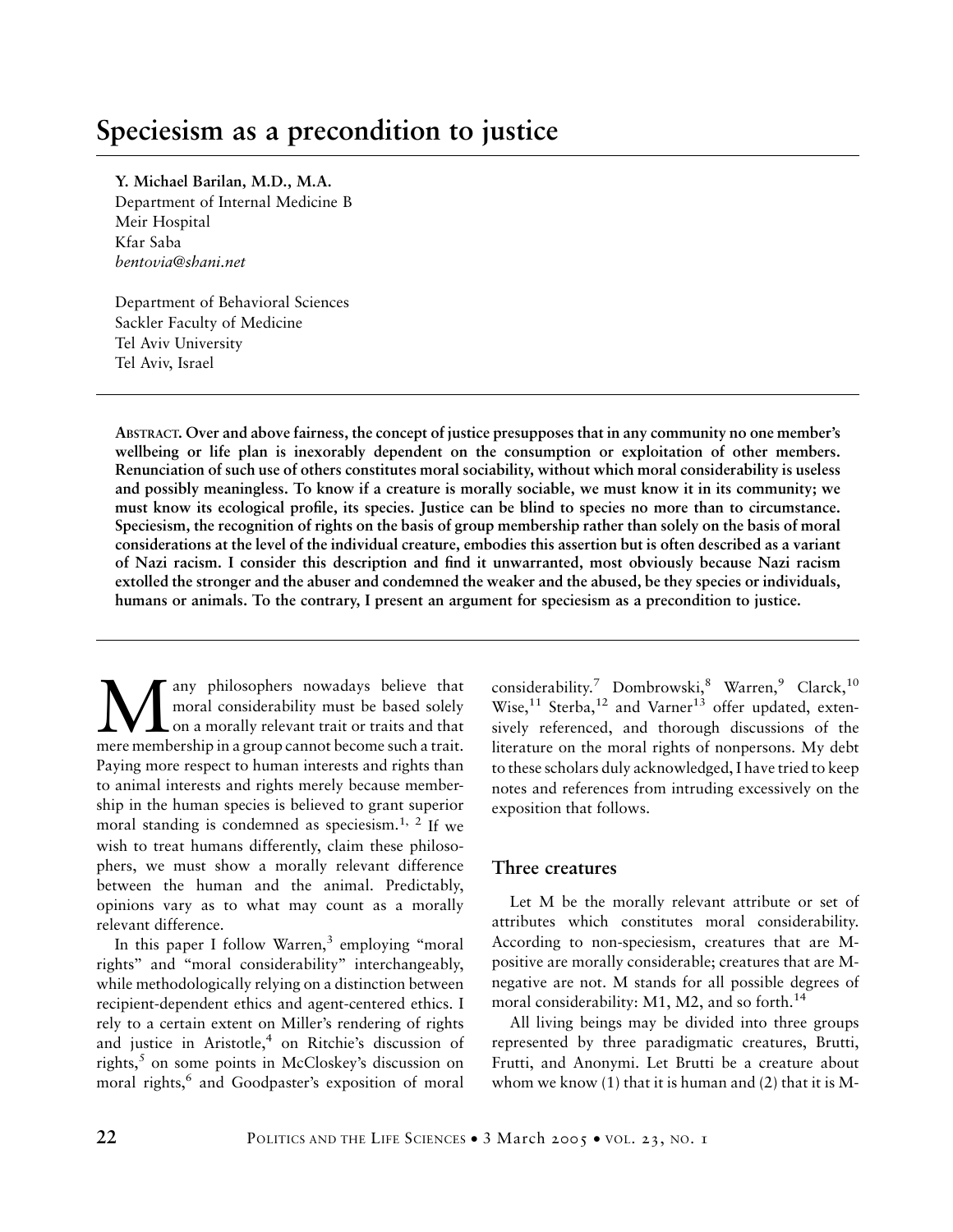negative. Following non-speciesism, (1) is irrelevant to Brutti's moral standing. Brutti has no moral rights.

Let Frutti be a creature about which we know (1) that it is not human and (2) that it is M-negative. Frutti has no moral rights, either.

Brutti and Frutti may bear value as, for example, aesthetic objects, but they have no *moral* rights. They are not morally considerable as individual recipients of justice.

Let Anonymi be a creature that we know to be Mpositive. Anonymi has moral rights according to its M.

Now, let E1 be defined as that part of ethics that is recipient-dependent. This is the domain of justice. Someone is given equal consideration; someone has moral rights, which arguably guarantee even more than equal consideration; someone is treated justly. Injustice always has a victim and an unjust event a cause. Injustice often involves the moral failure of an agent; keeping promises, for example, postulates both an agent and a recipient. Still, to understand why certain acts are just or unjust, we must always focus on the recipient. Indeed, we often refer to "agent-free" events, such as the occurrence of good luck or bad disease, as being ''just'' or "unjust," "deserved" or "undeserved."<sup>15</sup>

Recipients of justice need not be able to claim it or protest its refusal. Anybody, assuming M-positivity, may be a recipient of justice, assuming also that circumstances allow justice to be conceptualized. We owe moral duties to such recipients,  $16$  and we feel guilty to them when we fail these duties.<sup>17, 18</sup>

Let E2 be all other moral considerations, such as agent-centered restrictions. Minimum requirements for E2 are free moral agency and ethical options. For example, by arguing that we must treat animals mercifully for the sake of cultivating our own virtues,  $Kant<sup>19</sup>$  cast our moral duties with regard to animals purely within E2.

Speciesism reflects an attitude towards the recipient of action; thus, arguments regarding speciesism fall within E1.

## Why parsimonious speciesism is compatible with justice

The discussion begins with the following question. Is it moral to eat Brutti, Frutti, or Anonymi? Put directly in terms of E1, do Frutti, Brutti, and Anonymi have a right not to be eaten?

I suppose that although Brutti has no rights at all, many people would recoil from eating it, whereas neither the speciesist nor the non-speciesist would oppose to the eating of Frutti. For the time being, I assume that the aversion to eating Brutti is appropriate, that there is something inherently wrong about eating human flesh, that Dombrowski is right in asserting that ''we shudder at the prospect of canning 'moron meat."<sup>20, 21</sup>

I wish to make the case that sparing Brutti from the butcher entails no moral wrongdoing towards Frutti. Frutti has no moral standing, so it cannot be discriminated against. Nor can Frutti be harmed morally in any other way. Hence, speciesism is not in every case morally objectionable. It follows that the sparing of Brutti does not violate the moral considerability of Anonymi either. We must eat something. Since we can eat Frutti, the sparing of Brutti does not compel us to eat Anonymi and thereby to violate its moral rights.

I will now ask whether it is moral to destroy Frutti gratuitously. I suppose most of us would shrink back from wanton destruction in general and from the taking of life in particular. We cannot express our disapproval of shredding Frutti wantonly in terms of justice, though. Frutti has no moral standing, so it is impossible to do it moral harm. The difference between processing Frutti through the meat grinder and throwing it into the office shredder is not related to the recipient of the action. Our disapproval belongs to E2. Sparing Brutti is a case of parsimonious speciesism. It is parsimonious because it overrides no moral claim. I also contend that parsimonious preferential speciesism seems to be a condition to justice. If M-positive creatures do not have M-negative creatures to eat and to exploit, M-positive creatures will have to eat and to exploit other M-positive creatures or starve. However, some M-positive creatures eat other M-positive creatures. This fact justifies *ambitious* speciesism, where human-Anonymi enjoys higher moral standing than nonhuman Anonymi. In this paper I will touch only upon the question of very ambitious speciesism, namely preferring Brutti over nonhuman Anonymi.

# How ambitious preferential speciesism may be moral

Brutti and Frutti are not real creatures, but abstractions from a reality about which we have only rudi-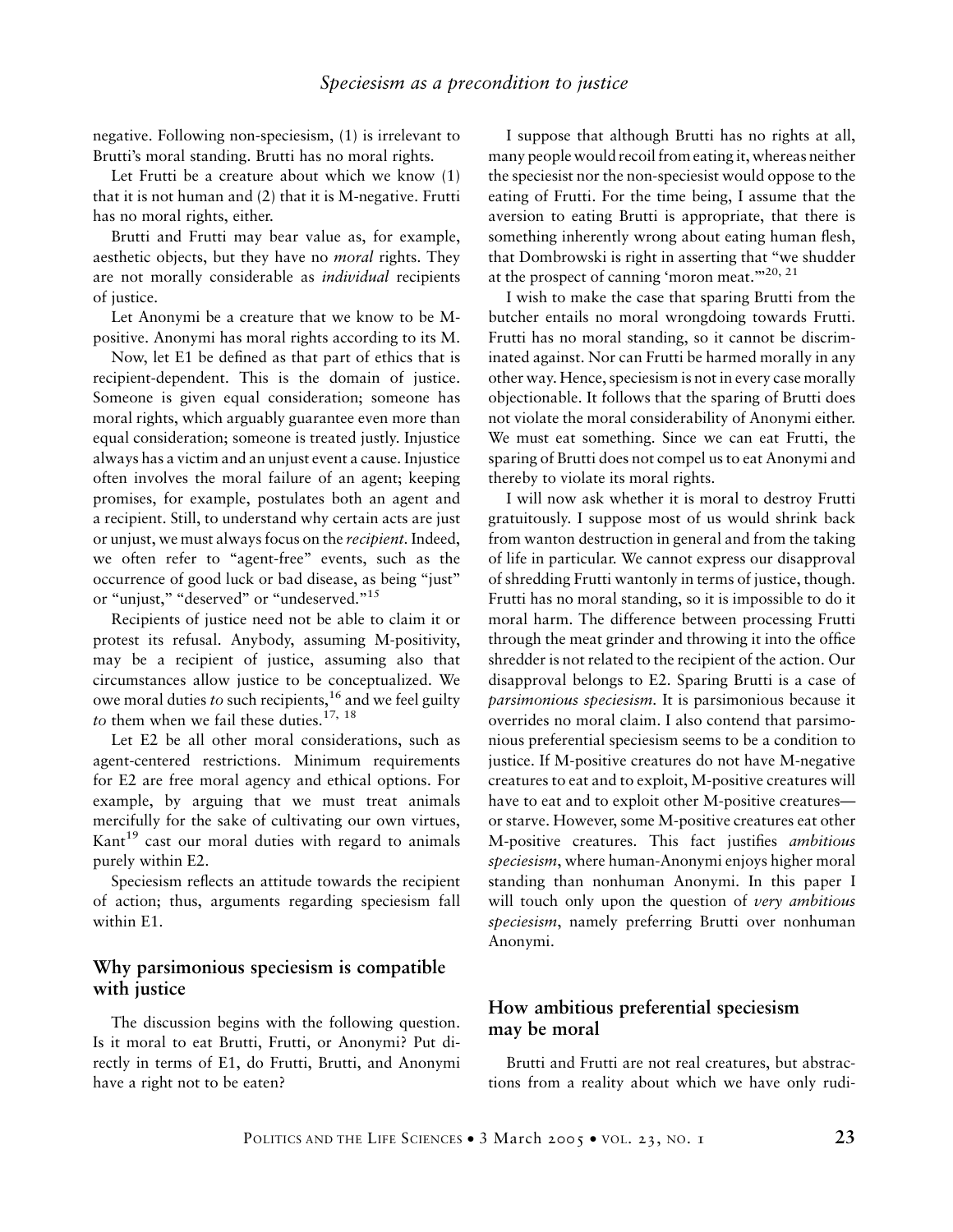mentary knowledge. According to Rawls, Brutti belongs within the contractarian domain behind the "veil of ignorance," whereas Frutti does not.<sup>22</sup> Considering the fact that Rawls's "veil of ignorance" is his primary mental apparatus for the formulation of justice and that neither Brutti nor Frutti is M-positive, this discrimination seems rather arbitrary. Rawls also excludes nonhuman Anonymi from the contractarian domain, and this exclusion is not self-evidently just. Indeed, attempts have been made to reformulate Rawlsian ethics so as to accommodate morally considerable nonhumans.<sup>23</sup> I will now try to show why this task is doomed to failure. I will argue that contractarian justice dependent upon a device such as the ''veil of ignorance'' renders speciesidentity morally relevant. In other words, I will show that even though Anonymi stands for all creatures that have moral rights, a contractarian justice among all Anonymi-like creatures is inconceivable. My argument will also show that utilitarianism likewise cannot escape speciesism, nor can other schools of ethics.

M is usually taken as a sort of individual property,  $24$ ,  $25$  and philosophers of justice and rights focus on individual claimants to justice. Justice, however, is a social concept. Often do we tend to ignore ''the circumstances of social justice, $^{26, 27, 28, 29}$  a "social nexus in which individuals interact'' and within which "the language of rights" is meaningful and practical. $30$ I do not have in mind political or otherwise practical circumstances of justice. After all, if a particular society cannot administer justice, let that society be reformed. I address substantial issues of justice, namely the logical constraints on conceptualizing justice as a publicly intelligible agenda of interpersonal conduct. $31$  I will show that the problem with nonhuman Anonymi is that laying claim to justice on the grounds of their M may be incompatible with the concept of justice. Their individual M is useless. In order to have a coherent and consistent concept of justice, we must know something about Anonymi in addition to knowing that it is Mpositive. We need to know that it can participate in a society of justice. This additional piece of knowledge relates to Anonymi's ecological profile, its species.

Moral speciesism has nothing to do with metaphysical essentialism. Species identity is our best and easiest indicator of ecological profile, but even this identity is in more-or-less obvious ways culturally assigned, rather than being biologically discovered. Cladistics offers identities that are genomically assigned

but ecologically uninformative and, maybe as a consequence, morally unintuitive.

Humans rarely prey on each other for nutritional fulfillment. Even when dead, "a person is not something to eat,<sup>32</sup> but all animals, including humans, are food to other animals, most immediately when dead. The expansion of one group *inevitably* affects the wellbeing of others, in some cases constraining them, even eventually crowding them out of the biosphere. Such competition often dominates individual relationships as well: for example, in societies in which only one male enjoys mating privileges other than surreptitiously.

People abuse and exploit each other, as none would deny, yet justice is valued. I contend that the valuing of justice is based on an implicit postulation that there could indeed be a just society, one in which every morally considerable individual might find happiness and fulfillment in a way not dependent on subversion or on the consumption of other morally considerable individuals. I contend further that justice itself presupposes the possibility of social life without one society member's life plan or wellbeing being *inexorably* dependent on frustrating another's. In such circumstances, existential collisions among members are rare accidents, which we try to avoid and to stop by all means.<sup>33</sup> Such moral-managerial interventions by humans into human communities or by humans into the affairs of husbanded or protected animals may seem prudential enough; analogous interventions to correct individual fates within *wildlife* communities, though, may be contrasted as morally quixotic and may be feared as ecologically ruinous. Put in other words, consumption or subjugation of any member of any community of justice can never be classed as an ''environmental good,"  $34$  a "basic good,"  $35$  a "vital interest,"<sup>36</sup> or a "primary good"<sup>37</sup> for any other member. Human societies meet or pretend to meet this criterion, however manifested culturally, and they are characterized by their success in doing so or their sincerity in trying to do so.  $38$ 

Hirsch makes a more ambitious claim, to the effect that wellbeing based on obtaining positional goods those goods whose possession by more than a few societal members would be illogical — is immoral.<sup>39</sup> This formulation is open to exceptions, though, such as in the case of a person afflicted with an extremely rare disease whose cure costs millions. The desire for that cure is not immoral, even if only a few can possess millions and only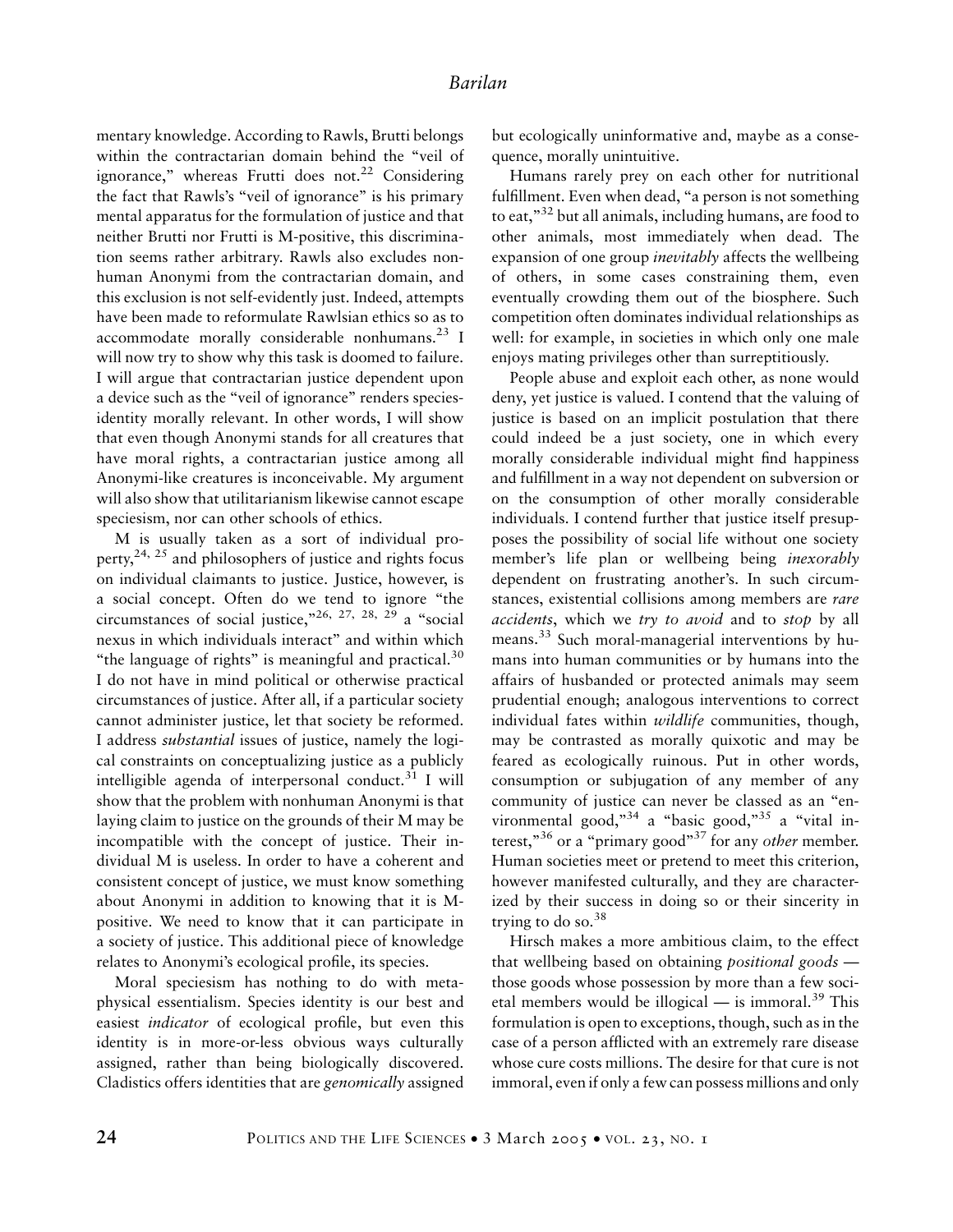a few need millions in order to survive. Therefore, we can imagine a world in which an unfortunate person gets cured and no one is harmed: Pareto's optimality. Now, suppose that the cure of that patient involves the removal of another *living* person's heart.<sup>40</sup> In contrast to money, the human body, self, and life are indeed positional goods no one else can have or even share.<sup>41</sup>

Full maximization of one's wellbeing might always collide with full maximization of others'.<sup>42</sup> But collision would be less likely with less ambitiously realized life plans. Partly for this reason, one guesses, not being fully satisfied in each and every desire has proverbially been thought more conducive to a good life than has unending satiety.<sup>43</sup> Sterba shows that delineating human goods is not dependent on essentialist accounts of human nature.<sup>44</sup> In the same vein we may say that although human goods are heterogeneous and sometimes even exclusive of each other, they are never established on antagonism against other members of society — not even against pets! As McCloskey points out, moral rights are "rights to," not "rights against."<sup>45</sup> Humans sometimes find themselves in "lifeboat" dilemmas, in which many people occupy an environment that can sustain only a few. Demonstrably, a human society may fail to resolve survival conflicts or may blandly tolerate them without thinking itself unjust. But I argue that real justice, justice in the full sense of the word, not simply commutative justice, is inconceivable in societies where survival conflicts are either too frequent or morally tolerated. If justice is *only* a system of fairness, fair methods may be construed to determine who will be thrown out of a lifeboat, as, for example, described in the book of Jonah. But beyond fairness, Rawls and many other philosophers of justice also require that everybody gets something. Obviously, death and exploitation are far below the minimum share envisioned by Rawls, who so much emphasizes the centrality of "primary goods." I think it is safe to say that all the philosophers cited would agree that a system that *principally mandates* the death of some of its members is incompatible with the circumstances of justice, wherein is presupposed, among other things, that life in general is not an expanded version of a lifeboat situation.

If welfare is the currency of ethics, as many utilitarian philosophers, such as Summer, believe,<sup>46</sup> it seems implausible to construe justice as bringing so much zero-welfare to so many relevant creatures. Nobody is requested to sacrifice life or basic rights for the sake of justice or in the name of benevolence or other principle.<sup>47</sup> Justice that denies the possibility of a good life is a seriously deficient concept, probably even an incoherent one.

I contend, therefore, that an ethics of rights and justice depends on *unconditional disavowal* of exploitation of other members as a component of one's life plan or one's wellbeing. Such renunciation constitutes moral sociability. Rawls insists that fruitful deliberation behind the "veil of ignorance" requires knowledge of "whatever general facts affect the principle of justice."<sup>48</sup> I contend that among these ''general facts'' is this: rapacious life-plans drive out justice itself.

Although our ethical intuitions largely accommodate them, these assertions can be established a priori by arguments of coherence and consistency. This would be true for ''special'' rights and ''general'' or ''natural'' rights alike.<sup>49</sup>

The lion and the lamb cannot move in behind the "veil of ignorance" because the former cannot realize its own good without eating the latter. An animal-rights advocate would never know how to negotiate behind such a veil. A would-be lion must participate in the deliberations in ways that would undermine the welfare of a would-be lamb, and vice versa. Deliberation would become even more hopelessly intricate when factoring in all life-forms sharing the ecosystem within which justice is due to be realized. A veiled animal advocate would have to stay mute to avoid self-contradiction. If the only problem with animals were their inability to abide by the Golden Rule, one would imagine an impartial bystander policing and restraining transgression. That said, in a world of lions and lambs an impartial bystander is hard to imagine under any circumstances.<sup>50</sup> With whom would he or she sympathize? The hungry lion or the fat lamb? This is a problem of trusteeship for animals<sup>51</sup> not found with guardianship of incompetent people. Contra Scanlon, I think we owe to animals a relationship of "justifiability," but this debt, I contend, we can hardly even conceptualize, let alone pay.

We may have a clear concept of how the life of a particular animal can go well. We cannot, however, have a clear concept of justice within nonhuman ecosystems. Dworkin in 1984 described moral rights as ''trump cards,'' as nearly absolute safeguards against other considerations, even of great weight. According to Warren's milder phrasing, moral status ''prohibits harming them [status bearers] in certain ways without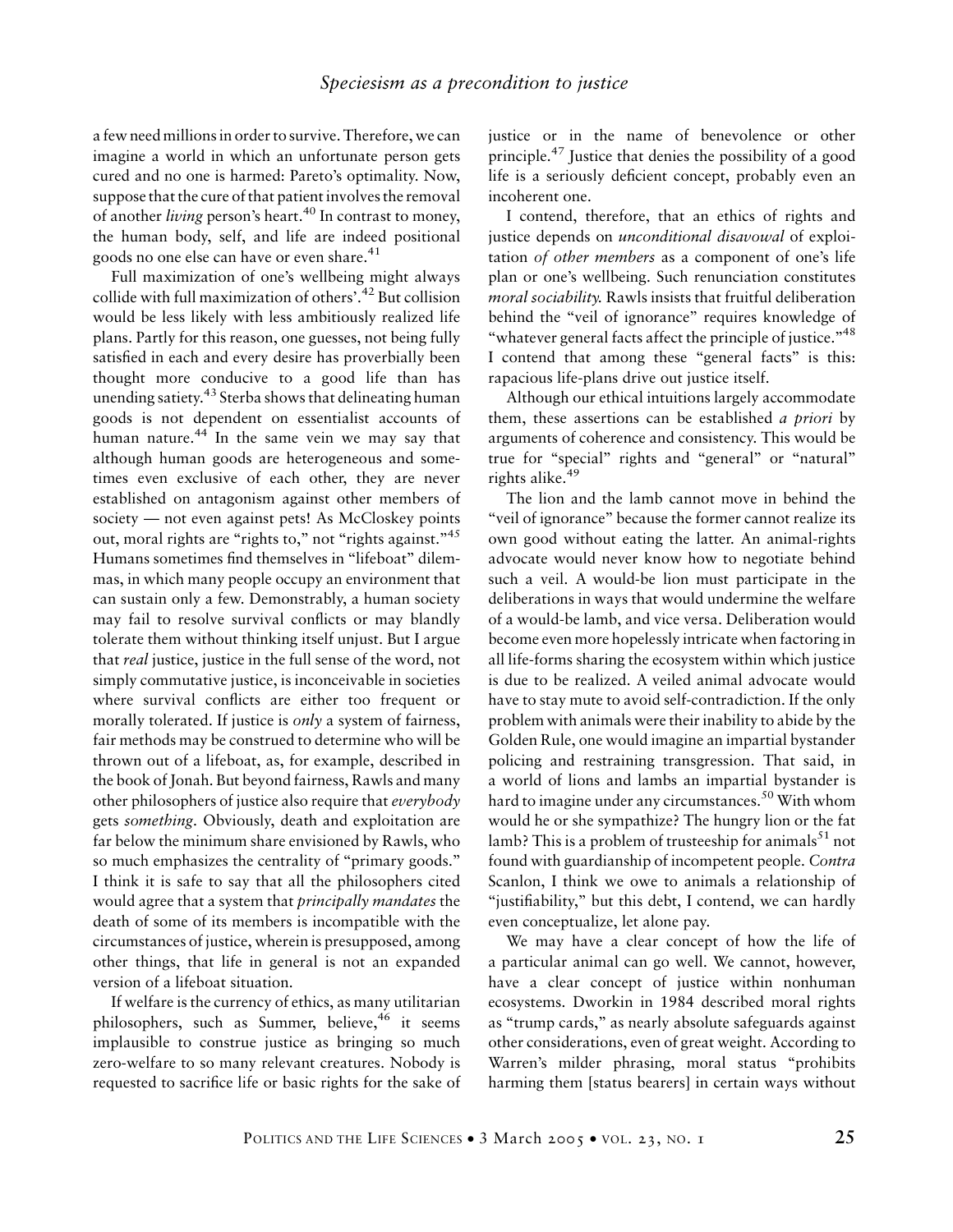exceptionally good reasons."<sup>52</sup> Thus, rights prevail upon us to act against good reasons, such as promotion of wellbeing and happiness. Rights often prevail in and even against — human societies, and analogues of rights may affect nonhuman societies in ways teaching us much about the evolution of our own moral sense.

Environmental ethicists such as Ellul and Jonas speak of ethics of ''no power'' and restraint. Similarly, Leopold defined ethics as ''limitation on freedom of action in the struggle for existence."<sup>53</sup> Apparently, animals have no freedom to set limits on their struggle for existence. When environmentalists talk about justice within an animal context they usually mean ''enlargement of one's sphere of identification'' and adoption of an attitude of care.<sup>54</sup> These ideas are inspiring. But they do not bear upon justice and rights.

I wish to stress that by no means do I claim that animals are incapable of moral reasoning, moral or selfsacrificial behavior, or moral tutelage of offspring; nonhuman primates especially show us we are not alone on our moral plateau.

I will now illustrate how utilitarianism, "care ethics," and "virtue ethics" cannot construe meaningful systems of justice. Consider the following worlds:

W1: 500 lions starve, 500 lambs range happily.

W2: 500 lions are satiated, 500 lambs are mangled.

W3: 250 lions starve, 250 lions are satiated, 250 lambs range freely, 250 lambs are mangled by the 250 satiated lions, and so forth.

From a utilitarian perspective, worlds W1, W2, and W3 are equivalent. Even if lions and lambs were reasoned to value pain and pleasure differently, equivalence could still be maintained simply by adjusting the numbers starving, ranging, satiated, and mangled. Therefore, utilitarians finds themselves committed equally to a world in which all lions suffer and to a world in which all lions are happy. Such an outcome if meaningful at all — cannot guide action. W2 appears balanced or even fair, but only in the eyes of an outsider and only after species is factored in and individual rights are ignored. Even if ecological harmony were somehow optimized, individual points of view would not be reconciled.<sup>55</sup> Besides, ecological harmony is itself an elusive concept.<sup>56</sup>

Care ethics faces an even more serious problem. If I keep a lion in my front yard and a lamb in my back yard and if I have bonded with both equally, then handing the lamb to the lion would constitute an act of care and a betrayal of care-relationship simultaneously.

Virtue ethics will not help us either. Justice cannot tell the lion to become a vegetarian or the lamb to submit itself to the lion. Such instructions would not make the lion or the lamb act justly or virtuously but demand that they change their nature. Ethics that undercuts one's self, one's telos, and one's survivability is a hopeless contradiction, biting more deeply than Williams' argument from integrity.<sup>57, 58</sup> On the other hand, humans who alter their ways of life on moral grounds fulfill their human nature. They do not distort or deviate from human virtues but exercise them. A vegan lion would not excel in leonine virtue but in polygenetic expression-intensity variation so extreme as to require a distinctive gut flora for the digestion of its first postweaning meal. It would be no more real than a griffin.

Rights sometimes collide with each other. On pain of self-contradiction, an ethics of rights cannot acknowledge rights that always and by necessity violate other rights.59 Granting lambs a right to life would necessitate the violation of the rights of lions, which in compensation would then just eat more gazelles. Rights are recipient-dependent; if lambs do not have a right not to be preyed upon by lions, then lambs do not have a right to life at all.<sup>60</sup>

A right to life calls upon us to save every endangered child, here or in the jungle. If justice does not require the saving of a lamb in the jungle, why should we save a lamb from the butcher? The jungle is remote and dangerous; the abattoir is nearby and already under inspection. Alas, these are practical and not morally relevant differences.

Critics of speciesism envision a system of justice that encompasses all Anonymi. I have shown that such a system is not possible. Each Anonymi must disclose the inner workings of its life plan or its conception of wellbeing in order to be admitted behind the ''veil of ignorance'' or to have its rights, pains, or preferences considered. It must show first that its happiness, life plan, and well-being do not require the abuse of any other morally significant individuals. It must tell us certain things about its ecological disposition. And it will have to reveal its species.

Some Anonymi we cannot invite into the community of justice simply because their way of living is incompatible with the circumstances of justice. The lion, the lamb, and the gorilla may count as such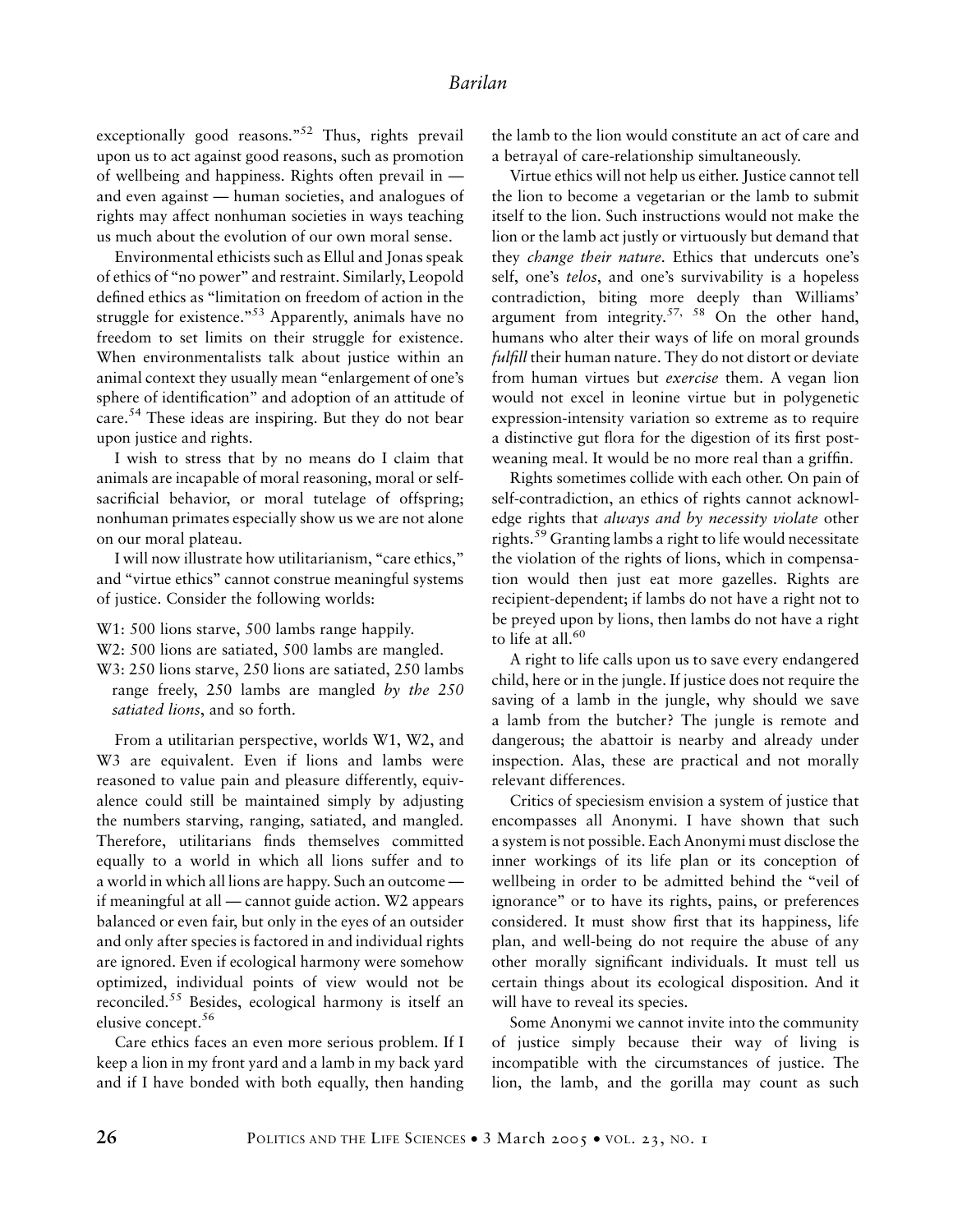Anonymi. Each seems morally considerable, but none is morally sociable, and those not morally sociable cannot truly be morally considerable, since moral rights cannot be exercised in isolation from a society of justice.

However, the exclusion of animals from a system of justice does not render our behavior toward them morally negligible. Human maltreatment of animals sometimes reaches spectacular hideousness. We must all shun cruelty, yet the moral issue here is not a question of justice or rights.<sup>61</sup> Problems arise when suffering or deprivation is inflicted in the name of ''utility'' or some particular value. When the recipient of suffering is a non-member, such as an animal, we cannot judge the justice of suffering.

## Mixed communities and hybrids

Let R-Anonymi be *rejected* from moral considerability on the grounds of moral sociability despite being M-positive, and let S-Anonymi be sociable.

Can humans bond with other Anonymi and create a society in which members do not consume or displace each other? This would be a non-speciesist community of justice encompassing all S-Anonymi.

Hume<sup>62</sup> wrote that the imbalance of power would render such an enterprise only partially possible. ''We should be bound by laws of humanity to give gentle usage to these creatures, but should not, properly speaking, lie under any restraint of justice with regard to them.'' Hume says, E2 but not E1.

Leahy $^{63}$  goes further, arguing that animals do not fit within the thick web which is the language game of ethics. Nevertheless, Diamond<sup>64, 65, 66</sup> shows at length how pets have become socialized animals. Many people feel that pets have rights, and many countries have laws protecting the putative rights of pets and other domestic animals. Possibly, some breeds of dogs and cattle have been altered by humanity so as to become morally sociable and completely dependent on human ambience, just like Brutti. Do they have moral rights? Are we bound to prefer them over Brutti? Perhaps. My point in this paper is that speciesism is a precondition to justice. I do not claim that everything which is human always takes moral precedence over everything which is nonhuman.

Besides, following Hume, people might say that domestic animals have been socialized for the purpose of using them. Pets are kept for company and

entertainment. Chicken are allowed to range in the garden for the sake of their eggs and flesh. If we cannot use and enjoy domestic animals and pets, we would never care for them in the first place. The sociability of pets is constructed on a relationship of property with humans. Pets and domestic animals are socialized for a purpose. Their sociability has not yet transcended that purpose. Humans are morally sociable as such.

Membership in a society of justice is the primary good all humans distribute to one another.<sup>67</sup> Justice is about the distribution of goods among humans, not the distribution of some humans as goods for the realization of the good life of other human beings. The consumer and the consumed cannot share the same system of justice. Hunting and predation belong to the animal, not the human, sphere.

The circumstances of justice require that its ecosystem contains both M-positive and M-negative objects. The M-positive creatures will have relationships of exploitation, ownership, and consumption only with M-negative objects, and this pattern will suffice for the sustenance of all M-positive creatures. It follows that clear separation between the consumers and the things consumed is a prerequisite to the conceptualization of justice. Elsewhere I discuss the significance of this separation for the use of human remains.<sup>68</sup>

Only agents that do not harbor life plans that unequivocally impose suffering or exploitation on others can conceive of ethics based on the avoidance of suffering and on respect. If my life plan and moral identity were dependent on the infliction of suffering suppose I was a vampire who could not survive without biting humans for their blood — an ethics of nonsuffering would undermine my moral and physical existence.

No human's good life is inescapably conditional on the exploitation of another human. Vampires, no matter how intelligent, sentient, compassionate, and even innocent, cannot participate in a just society. They may even contribute to ethical theory, but they cannot have moral rights. Luckily, they do not exist.<sup>69</sup>

Is it possible for Dracula to give up on his ''life'' plan to be included in the system of justice? Is it possible that some people are born with a disposition so evil as to compel them to choose between self-denial and membership in society? If Dracula can mend his ways and hold to his identity and self, vampirism ceases to be his essence. In that case, no objection bars his in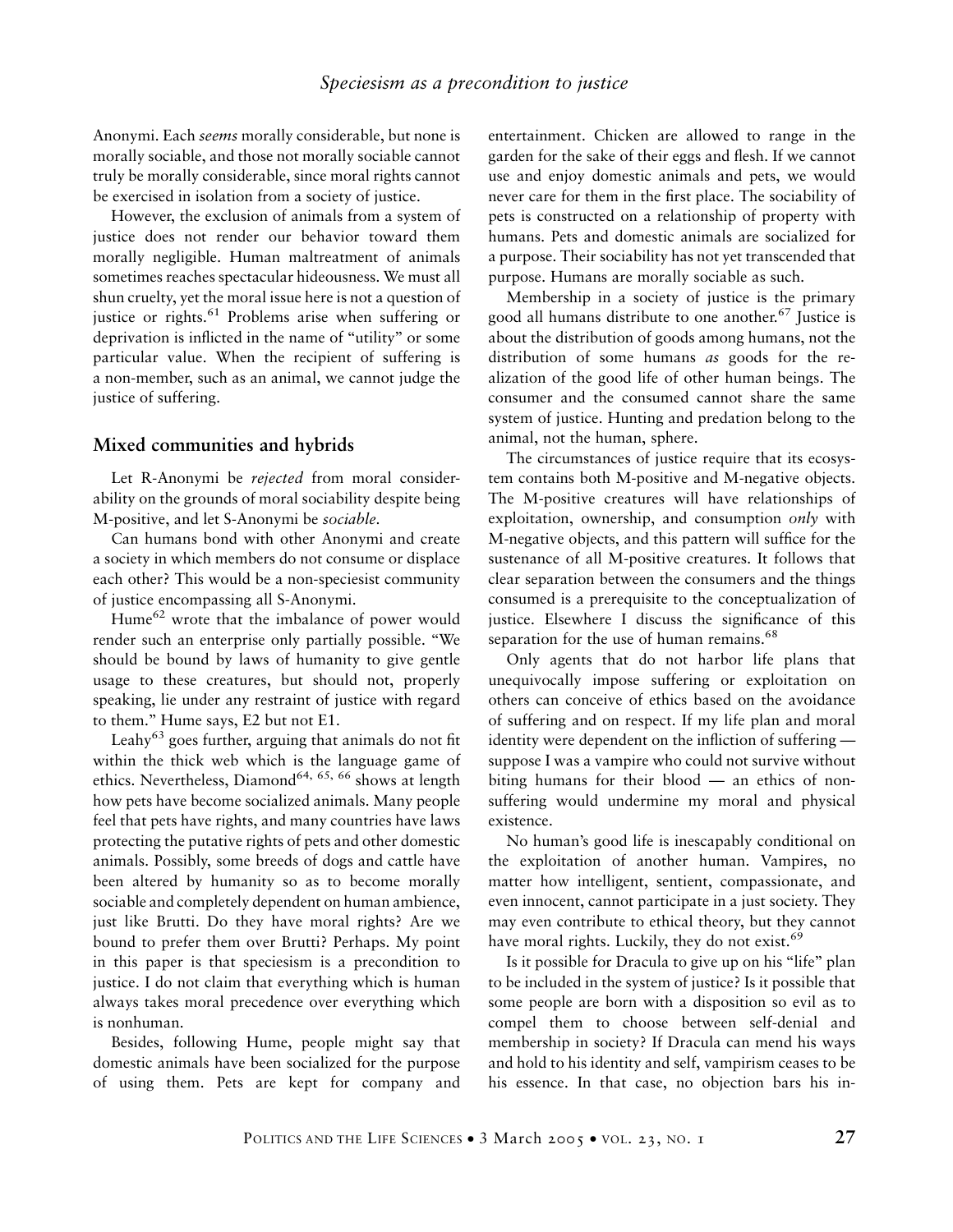corporation into a society of justice, since his wellbeing and autonomy are no longer tied to drinking human blood. A society of justice is not open to the possibility that there can be a member who is sane and healthy and his or her genuine calling in life is rape and mayhem. Maybe there is a man somewhere who is hopelessly miserable unless he commits rape, but we are not willing to accept this *as a fact*. We would call him either mad or criminal and would try to treat, to reform, or to restrain him.

It follows that what we really care about is the *moral* sociability of creatures, not their metaphysical or biological traits. Species serves only as an indicator of moral sociability, as borne out repeatedly by sciencefiction literature and cinema. Benign aliens like E.T. mix easily with humans, while rapacious creatures are ruthlessly fought no matter how human-like they are: evil androids, for example. The moral self may rely on a species identity too weak to justify speciesism, as many philosophers believe and as stories such as E.T. suggest, yet species identity, I will show, most reliably predicts the treatment of Brutti.

#### Speciesism is not Nazism

Critics often compare speciesism to Nazism and human treatment of animals to Nazi persecution of the Jews.<sup>70</sup> These analogies deserve special attention.

Let me say right away that I strongly believe in the moral equality of all humans. Nonetheless, I do not think the thrust of Nazi evil was national or religious aggrandizement. As a matter of fact, many nations and religions promote beliefs in their own superiority over the rest of humanity. Jews consider themselves ''the chosen people,'' a title self-applied as well by Christians and others. Yet, comparison of Judaism or Christianity to Nazism is preposterous: conceits of superiority do not necessarily imply abuse of the supposedly inferior.

Nazi ideology made three postulates:

- (1) Not all humans could find happiness and fulfillment in the world. One race had to enslave, expel, and exterminate other ethnic groups in order to survive and flourish.
- (2) Since only one race could find happiness on earth, it should be the best of all races.
- (3) The best of all races was the Aryan race.

Postulates (2) and (3) were racist, obviously, but

I believe that postulate (1) was the most nefarious of the three. Had Hitler thought that the earth could accommodate all peoples, he would not have felt the urge to exterminate and subjugate non-Aryans in search of Lebensraum. Nazism considered the subjugation and annihilation of some people indispensable for the survival and happiness of other people. The doctrine of racism was wrong, but postulate (1) undermined the very foundations of justice.

Wasserstrom<sup>71</sup> argues that racism denies or ignores the fact that all humans have the same capability for suffering. Yet, if we accept postulate (1), acknowledgment of equal capacity for suffering cannot stop us from deciding  $who$  should suffer. Similarly, if "care" ethicists face a choice between their sons and any stranger, they would save their sons at the expense of the stranger, if not at the expense of all strangers at once.<sup>72</sup> But Nazis believed that the human condition was a constant struggle between the wellbeing of one's kin and the wellbeing of all others. According to Nazism, "[a] healthy community thus became, by definition, one in which the death of some was decisively tied to the life of the remainder."<sup>73</sup> Holding to the belief that life itself is a life-boat dilemma is, in my view, the root of evil; indeed, human society is built on a bedrock assurance that the world at large is not a lifeboat.

Recent research by Boria  $Sax^{74}$  suggests that Nazi concerns were rather remote from those of environmentalists and animal-rights activists. The Nazis worshiped the predator, be it human or nonhuman, and ignored the sufferings of weak or ''undeserving'' creatures. Sax shows that humans and animals in Nazi Germany were treated similarly. Both groups were divided between the strong and the weak, the predator and its prey. Nazi ideology did not care for animals or people as such but for certain patterns of behavior and survival. Nazism encouraged predation and cultivated ferocity, courage, and virility, even among pets and farm animals. The Nazis even tried to purge ''Jewish'' oxen and dogs—not those owned by Jews but those manifesting ''inferior'' traits rhetorically associated with Jews. Once denounced, these racially incorrect animals, some of them anyway, were sterilized or even shot.<sup>75</sup>

Nazism stood out against most — maybe all ideologies, faiths, and systems of ethics for it explicitly rejected the idea of justice, reducing relationships of justice to relationships of power. Nazis found the distinction between strong and weak more relevant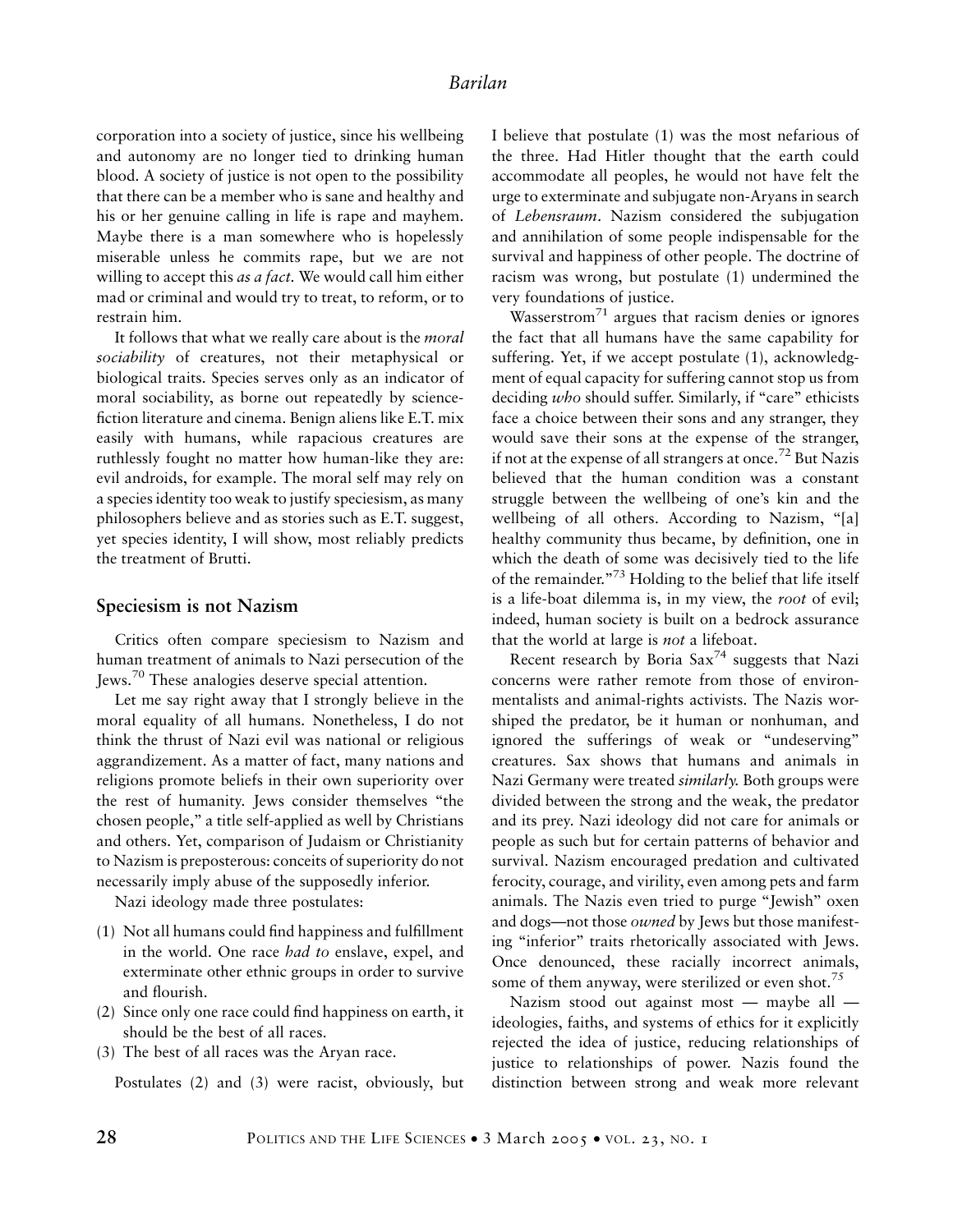morally than the distinction between morally sociable and morally nonsociable.

The life of animals is open to becoming predator or prey, superior or inferior. I contend that the fundamental ethos of human morals is the rejection of predatory relationships, of openness to extinction and of similar cosmic or Darwinian processes within our society.<sup>76</sup> Justice is the rejection of the Darwinian pecking order in human society. Note that the rejection here is not of evolutionary theory. Evolution and justice simply operate on different scales and in different dimensions.

### Care for humans

Our profound repulsion from the very idea of "canned moron meat" conveys moral sensibilities beyond the technicalities of justice. We care about Brutti. One of the meanings of the word "care" is ''charge, oversight, a view of protection and preservation'' (Oxford English Dictionary, second edition). In this sense, "care" implies the possibility of loss or destruction and the impossibility of caring for something that cannot be lost or destroyed. Saying that A does not care about B means either (1) B is indestructible<sup>77</sup> or (2) A is indifferent to the fate of B.

Option (1) is inapplicable to Brutti. Option (2) means that indifference to Brutti exemplifies indifference to harming human life. All we know about Brutti is that Brutti is (1) human and (2) M-negative. Non-speciesism dictates that (1) is completely contingent with regard to (2). Therefore, (2) positions Brutti on neutral ground. Brutti has no moral standing, but neither is it objectionable. If being human does not carry with it M, a state of M-negativity cannot erode a creature's human status. All we know of Brutti is its M-negativity and its humanity. If M-negativity cannot justify carelessness or malice, then a careless or malicious attitude towards Brutti is simply misanthropic.

Since we know that Brutti is human, it is of little wonder that we care and love Brutti; that we identify ourselves with it; that when Brutti is abused, we feel as if we were personally ill-treated as well.

We do not love every human being. Maybe we should, but we do not. When we do not love people we know well, we may have reasons to hate, fear, or despise them. We do *never* hate, fear, or despise people merely because they are human.

We identify with what we care about: our own

bodies,<sup>78, 79</sup> objects of our affection, $80$  and so forth. Brutti qualifies as such an object in the sense of being immune to consumption merely for another's personal fulfillment, assuming principles of justice hold.

The reader may be reminded that Brutti is a conceptual creature, but some philosophers think the profoundly retarded, irreversibly comatose, and other "marginal humans" are M-negative and, thus, Brutti. Terms such as ''marginal humans'' or ''nested communities'' in which proximity to ''the center'' grants higher moral standing $8^{31, 82}$  are free from speciesism, but they smack of "normalism." Moral sociability requires no positive attributes that can make up such a scale. Sociability requires only the *absence* of certain forms of wellbeing and of ecological dispositions. Sociability is based on negative reciprocity, on attitudes members do not have towards each other. Consequently, this apparently pejorative term ''marginal'' is completely misplaced. Brutti is morally sociable. His or her sociability is not peripheral or residual. Rather, socalled "marginal humans," such as the profoundly retarded and the demented, exemplify innocence. They do not share human vice and malice.

Since Brutti is not morally considerable, we do not have an E1 duty to include it within our system of justice. However, membership in a community is not a sortal issue, but a practical one. Brutti belongs to the society of justice as a matter of fact. It is human. We can conceive of a human-free ecosystem of lambs and lions, but we cannot conceive of Brutti in a human-free ecosystem.

Brutti is morally sociable even though not morally considerable. If we believe that moral sociability always carries with it moral considerability, Brutti is an illogical concept.

# Care for the natural world and a weak version of justice

We care for the natural world, and we deeply care for many animals as well. Our sense of care posits us against destruction. All things being equal, we would opt for preservation, construction, and pleasure.

We may express our care for animals by formulating the morality of treating R-Anonymi in terms of agentdependent (E2), rather than recipient-dependent (E1), ethics. We might say, for example, that a virtuous disposition does not permit the abuse of R-Anonymi. We would not exploit R-Anonymi without good reasons or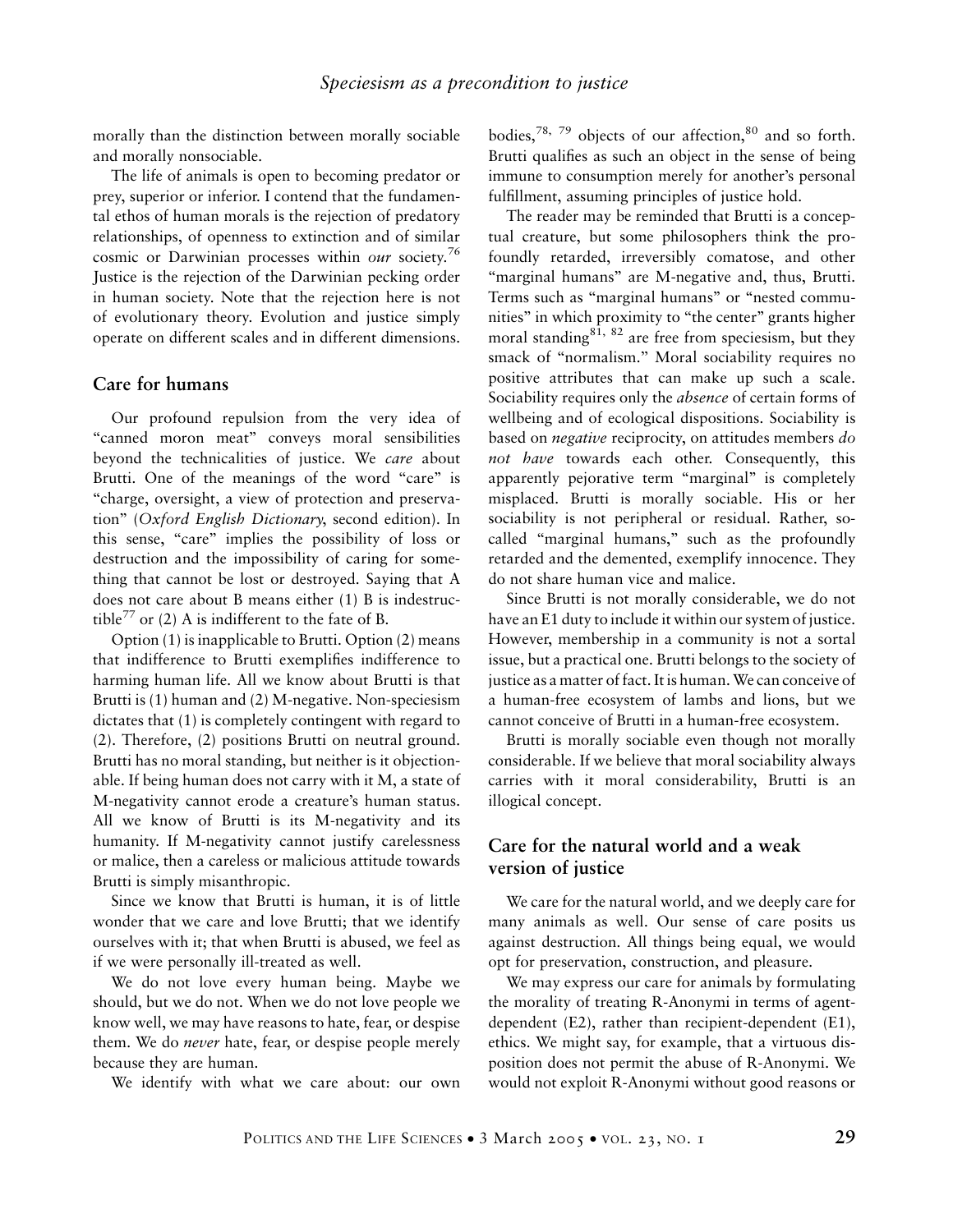even without exceptionally good reasons. The destruction and loss incurred by scientific experiments, factory farming, bull fighting, and the like would have to be balanced against their benefits. We might feel obliged to subsist on the simplest possible forms of life and satisfy our needs always by the least destructive means at hand.<sup>83, 84</sup> We might also express our care for the natural world by desiring less ruinous life plans or even by developing life plans centered on unbounded benevolence, humility, and pity.

All this being said and done, R-Anonymi still leaves us in a quandary. On the one hand we feel a duty to respect the moral considerability entailed by M. On the other hand, we find any attempts to do so frustrated by the problem of sociability.

I think it is possible partially to resolve the dilemma by making a case for a weak contractarian-like justice that will encompass R-Anonymi. Possibly this is what Callicott refers to as an ''evolved and unspoken social contract between man and beast."<sup>85</sup>

The "unspoken" contract would decree that we shall never exceed nature's ambit of pain and suffering; we shall not visit R-Anonymi with levels of destruction and suffering that reach beyond the fate of R-Anonymi in a human-free nature.

Thus excluded on grounds of injustice would be factory farming systematically and irremediably frustrating natural animal behavior, genetic manipulations much more radical than naturally occurring mutations; disfiguring and unusually painful experiments; and grandiose projects altering whole ecosystems, along with the lives of creatures therein contained. Consumption as food, experimentation no worse than falling prey to predators or succumbing to another natural calamity, and gradual alteration of habitat or genetic make-up—these may be taken as human-made imitations of natural processes and as criteria limiting our action. E2 attitudes—stewardship, cruelty avoidance, mercy, love— would set the actual limit higher still.

We realize that some actions that befall R-Anonymi are unjust *qua* its M. In the absence of a coherent and consistent way of formulating justice for R-Anonymi, we cannot tell which action is just and which is not. We may say, however, that any of our actions leads the animals involved to one of three possible outcomes:

(1) a better fate than those animals would have met, had humans not acted at all;

- (2) a worse fate than those animals would have met, had humans not acted at all; or
- (3) no change in wellbeing.

Our sense of justice finds only the second option objectionable. Indeed, as long as we treat an animal at least as well as nonhuman nature does, we are not likely to do it wrong. Moreover, trying to improve the natural lot of animals by means of ethics seems to bring about absurdity rather than justice.

The "Great Ape Project" (GAP), which is arguably the most ambitious animal-rights effort extant, demonstrates this point — as well as the moral unsociability of even the most ''human-like'' animals. GAP campaigns for sanctuaries ''where the needs, interests and rights of the apes come first."<sup>86</sup> This vision implicitly admits to our inability to mix morally with apes. The project actually protects individual apes only from humanity, not from each other, not even from disease, whereas a truly recipient-dependent justice (E1) would be blind to the sources of misfortune. Besides, GAP does not reckon with the welfare of other life forms, which the apes might abuse in the sanctuary or which might be disadvantaged by GAP on the apes' behalf. GAP is a speciesist project whose benefactors are apes, who are believed to be human-like. Ironically, if, indeed, proximity to being human is measured on a scale of moral sociability rather than on that of intelligence or physical characteristics, apes are not the most ''humanlike'' animals.

Advocates of GAP compare it to antislavery movements.<sup>87</sup> But the latter sought to bring about some measure of assimilation of freed slaves into an improved human society. And, similarly, the civil-rights movement in the United States and the anti-Apartheid movement in South Africa sought to end the segregation of humans into racially separate societies. GAP could not help separating ape society from human society.

The realization of individual moral rights is dependent on artificial constructs of civilization such as healthcare and police. But GAP does not campaign for establishing oncological services in the jungle in the benefit of apes sick with cancer, and it is explicitly opposed to ''policing'' wild animals. Is it better for a gorilla to go about with untreated cancer or to be moved to a modern hospital? Is it better for a chimpanzee to be sexually molested by a superior or to live on its own in a psychology lab? We have no answers. We,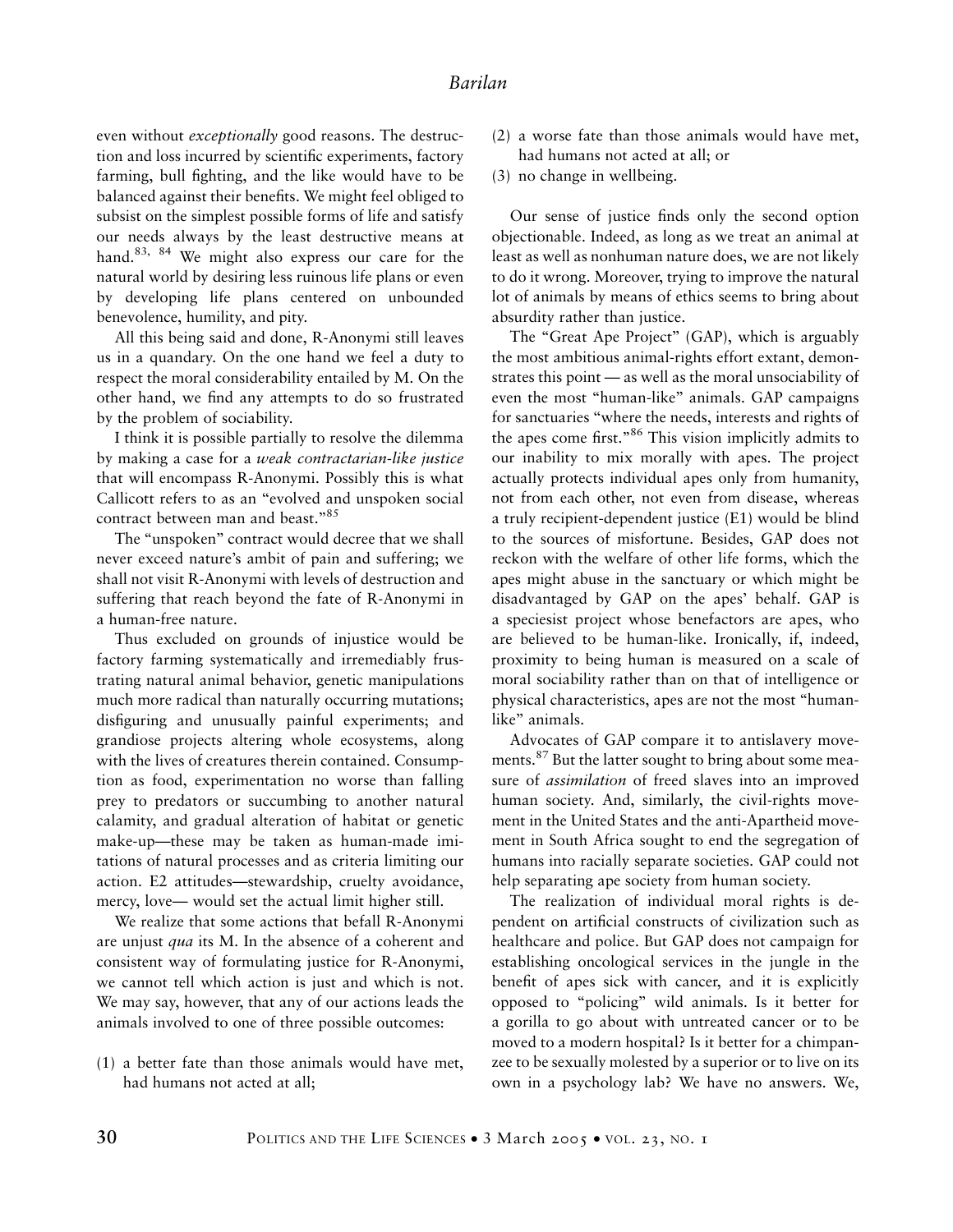humans, no matter how well intentioned, do not know how to incorporate animals into a rational system of justice.<sup>88</sup> This is one more reason why the weak contract I propose is "unspoken"; it cannot be clearly articulated. The only justice-like gesture we can render animals is "simply to leave them alone,"  $89, 90$  to provide them with sanctuaries where they can prey on each other to the beat of the blind watchmaker of the evolution. Therefore, Steinbock advocates granting animals a "separate but not equal status."<sup>91</sup>

Coming back to my notion of a "weak justice" based on a "silent contract," we humans are its only agents and it accepts no explicit responsibility and promises no direct action. It calls upon us to stay aside or to act as if we were an absent presence in the animal kingdom, as human action would seamlessly merge with the natural lot of animals. We are far less positively committed to apes than to people, much less willing to leave people to the mercy of natural forces and not at all interested in making them feel as if human society does not exist.

The justice proposed regarding animals is weak in two additional ways as well. First, as Hume noted, the power endowments of humans and nonhumans are inherently asymmetrical. Second, since the nonhuman party to any "contract" can neither consider terms nor consent without such consideration, no contract really exists. Nor is every human able to consent, either. But nearly anyone who can seriously violate the contract can also consent to it.

Justice based on facilitation of practical and substantial circumstances within universal liberty, so as to pursue happiness, is a-priori meaningful. Justice presupposes the separation of consumers from consumed. This separation only humans pretend to build and respect.

Many animals are part of our intimate lives. Some are emotionally and intellectually sensitive to our deepest feelings and wishes, even more so than are most other people. But we cannot share a coherent and consistent system of justice with animals or with anybody representing their point of view. President Lincoln observed,

The shepherd drives the wolf from the sheep's throat, for which the sheep thanks the shepherd as a liberator, while the wolf denounces him for the same act as the destroyer of liberty, especially when the sheep is black

one. Plainly, the sheep and the wolf are not agreed upon a definition of the word liberty.<sup>92</sup>

This paper has focused on the relationship between a community of moral persons (''us'') and nonperson candidate-claimants for moral rights and justice. I have not asked directly whether the community of justice can be *left* or whether it can expel a member from its midst, as ancient Greek communities could do by pronouncing atymia, complete and irreversible banishment. Nor have I explored the possibility of dividing all morally sociable creatures into separate and even alienated communities of justice, thus constructing a ''tribal morality."<sup>93</sup> A weaker version of the same question inquires into the possibility of a ''limited right of closure'' within the human race in general.

The reader might have guessed by now that I believe the answer to those question is no, but this topic must be left for further work.

#### References

1. Richard D. Ryder, Animal Revolution: Changing Attitudes towards Speciesism (Oxford: Berg, 2000).

2. Peter Singer, Animal Liberation: A New Ethics for Our Treatment of Animals (New York: Morow/Avon, 1977).

3. Marry A. Warren, Moral Status: Obligations to Persons and Other Living Things (Oxford: Oxford University Press, 1997) p. 7.

4. David Miller, Principles of Social Justice (Cambridge: Harvard University Press, 1998).

5. David G. Ritchie, Natural Rights: A Criticism of Some Political and Ethical Conceptions (London: Sonnenschein, 1895).

6. H. J. McCloskey, ''Rights,'' Philosophical Quarterly (1965), 15: 115–27.

7. K. E. Goodpaster, ''On being morally considerable,'' Journal of Philosophy (1978), 78: 308–25.

8. Daniel A. Dombrowski, Babies and Beasts: The Argument from Marginal Cases (Urbana: University of Illinois Press, 1997).

9. Ibid.

10. Stephan R. L. Clark, Animals and Their Moral Standing (London: Routledge, 1997).

11. Steven M. Wise, Rattling the Cage: Toward Legal Rights for Animals (Cambridge: Perseus, 2000).

12. James P. Sterba, How to Make People Just: A Practical Reconciliation of Alternative Conceptions of Justice (Totowa, NJ: Rowman & Littlefield, 1988).

13. Gary E. Varner, "Can animal rights activists be environmentalists?" in Environmental Ethics: An Anthology,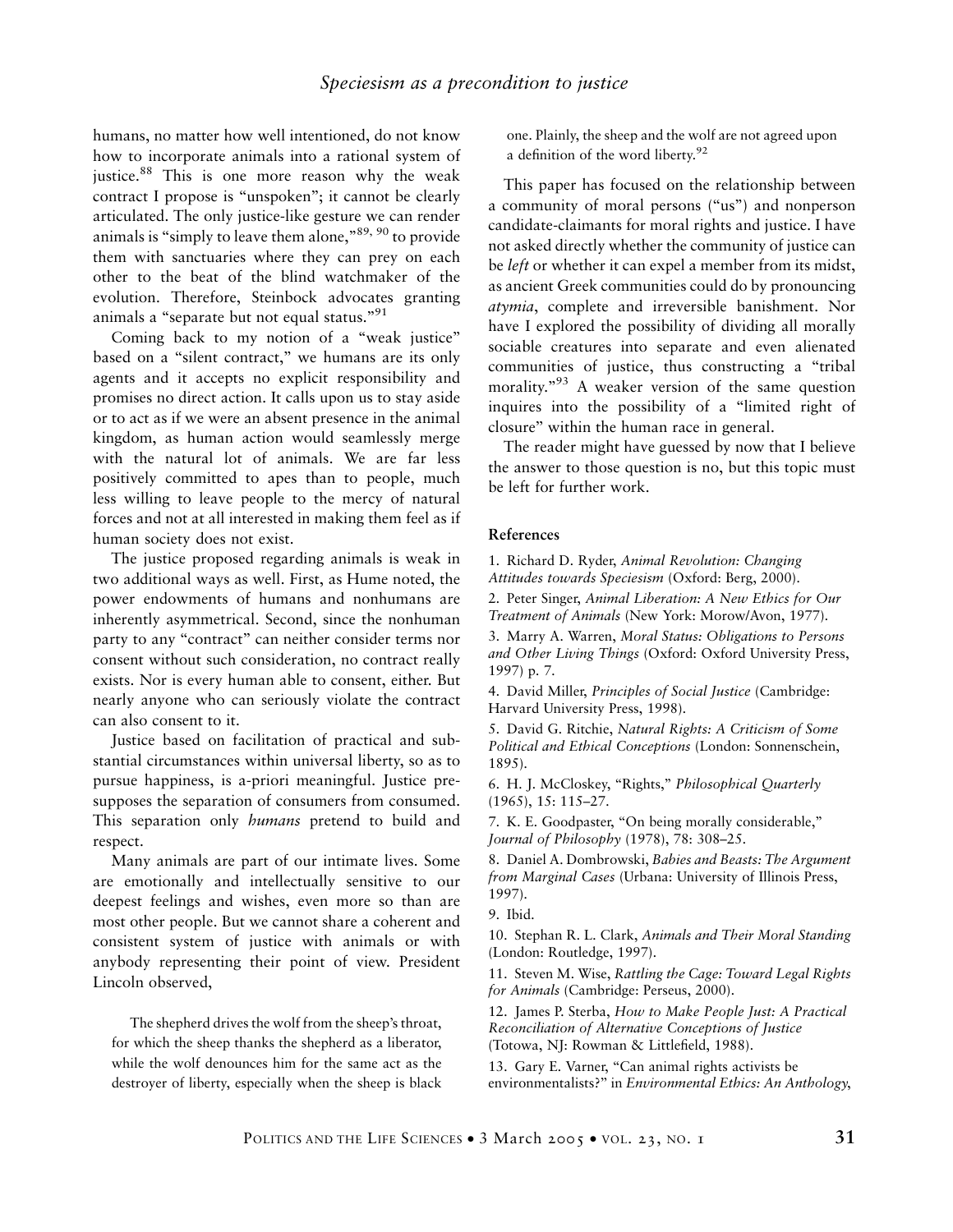Andrew Light and Holmes Rolston, eds. (Oxford: Blackwell, 2003), pp. 95–113.

14. Warren, pp. 85–9.

15. Nicholas Rescher, Distributive Justice: A Constructive Critique of the Utilitarian Theory of Distribution (Indianapolis: Bobbs-Merrill, 1966), p. 6.

16. Timothy D. J. Chappell, Understanding Human Goods: A Theory of Ethics (Edinburgh: Edinburgh University Press, 1998), p. 141.

17. Thomas M. Scanlon, What We Owe to Each Other (Cambridge: Belknap, 1998), pp. 182–3.

18. J. M. Taurek, "Should the numbers count?" Philosophy and Public Affairs (1977), 6: 293–316, at pp. 300–1.

19. Immanuel Kant, Lectures on Ethics (New York: Harper & Row, 1963).

20. Dombrowski, p. 43.

21. Y. Michael Barilan, "The vision of vegetarianism and peace: Rabbi Kook on the ethical treatment of animals,'' History of the Human Sciences (2004), 17: 69–101.

22. John Rawls, A Theory of Justice (Cambridge: Harvard University Press, 1971), pp. 136ff.

23. Dombrowski, ch. 2.

24. L. Duane Willard, ''About animals 'having rights,''' Journal of Value Inquiry (1982), 16: 177–187.

25. H. J. McCloskey, "The right to life," Mind (1975), 84: 403–25 at p. 414ff.

26. Miller, p. 2.

27. Michael J. Sandell, Liberalism and the Limits of Justice, second ed. (Cambridge: Cambridge University Press, 1988), pp. 28–40.

28. Rawls, pp. 128ff.

29. David Hume, An Inquiry Concerning the Principles of Morals (Oxford: Clarendon, 1902), #152.

30. Carl Wellman, "Doing justice to rights," Hypatia (1989), 3: 153–60.

31. Kurt Baier, The Moral Point of View (Ithaca: Cornell University Press, 1958), p. 196.

32. Cora Diamond, ''Eating meat and eating people,'' Philosophy (1978), 53: 467–8.

33. Y. Michael Barilan, ''Ethical issues in multiple pregnancy: a non-essentialist point of view," in Multiple Pregnancy: Epidemiology, Gestation and Perinatal Outcome, second edition, Isaac Blickstein and Louis G. Keith, eds. (London: Parthenon, 2004), ch. 109.

34. David Miller, ''Social justice and environmental goods'' in Fairness and Futurity: Essays on Environmental Sustainability and Social Justice, Andrew Dobson, ed. (Oxford: Oxford University Press, 1999), pp. 151–72.

35. Chappell, pp. 35–52.

36. Brain Barry, ''Sustainability and integrational justice,'' Theoria, (1997), 45: 43–65.

37. Rawls, p. 62.

38. Rawls, pp. 129–30.

39. Fred Hirsch, Social Limits to Growth (Cambridge: Harvard University Press, 1976).

40. Judith J. Thomson, "A defense of abortion," Philosophy and Public Affairs (1971), 1: 47–66.

41. Y. Michael Barilan, ''One or two? Re-examination of the recent case of the conjoined twins from Malta,'' Journal of Medicine and Philosophy (2003), 45: 27–44.

42. James Griffin, Well-being: Its Meaning, Measurement and Moral Importance (Oxford: Clarendon, 1986), pp. 151–160.

43. Y. Michael Barilan, ''Towards a dialogue between utilitarianism and medicine," Medicine, Healthcare and Philosophy (2004), 7: 163–73.

44. James P. Sterba, The Challenges of Ethics: Environmentalism, Feminism, and Multiculturalism (New York: Oxford University Press, 2001), pp. 45ff.

45. McCloskey (1965), p. 118.

46. L. W. Summer, Welfare,Happiness, and Ethics (Oxford: Oxford University Press, 1996).

47. Lian B. Murphy, ''The demands of beneficence,'' Philosophy and Public Affairs (1993), 22: 267–92.

48. Rawls, p. 137.

49. H. L. A. Hart, "Are there any natural rights," Philosophical Review (1955), 22: 175–91.

50. Rawls, p. 27ff.

51. Scanlon, p. 184.

52. Ibid, p. 7.

53. Aldo Leopold, A Sand County Almanac (New York: Oxford University Press, 1949), p. 202.

54. Warwick Fox, ''Deep ecology: A new philosophy of our time?" in Environmental Ethics: An Anthology, Andrew Light and Holmes Rolston, eds. (Oxford: Blackwell, 2003), pp. 252–61 at p. 258.

55. Frances M. Kamm, Morality, Mortality: Death and Whom to Save from It? (Oxford: Oxford University Press, 1993), ch. 5.

56. Robert Kirkman, Skeptical Environmentalist: The Limits of Philosophy and Science (Indianapolis: Indiana University Press, 2002).

57. J. J. C. Smart Bernard Williams, Utilitarianism: For and Against (Cambridge: Cambridge University Press, 1973), p. 116.

58. Rawls, p. 181.

59. McCloskey (1965), p. 120.

60. Ibid, p. 123.

61. Steinbock.

62. Ibid.

63. Michael P. Leahy, Against Liberation: Putting Animals in Perspective, second edition (New York: Routledge, 1994), ch. 5.